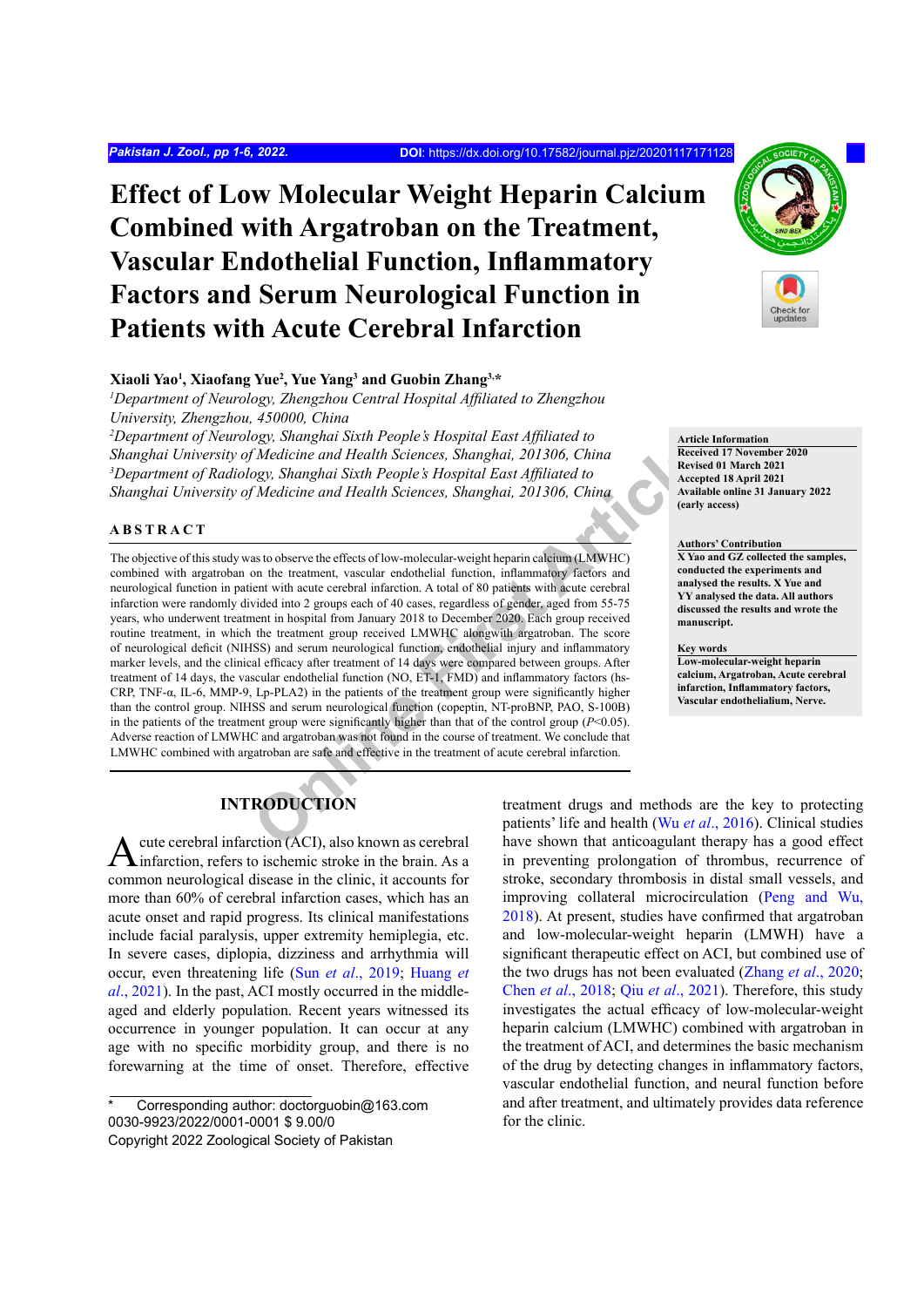## **MATERIALS AND METHODS**

## *General information*

Inclusion criteria: ACI diagnosis was performed according to the standards in the 2018 Chinese Guidelines for the Diagnosis and Treatment of Acute Ischemic Stroke [\(Peng and Wu, 2018\)](#page-4-1), and only a single infarct was confirmed by MRI or CT, which had consistent located signs, with no cerebral hemorrhage, brain occupation. The first onset or recurrence left no obvious sequelae. The disease attacked within 3 days, and no thrombolytic drug therapy was used. NIHSS score was  $2 \sim 15$ . There was no history of allergy to argatroban, and no statins, immune or inflammation inhibitors were taken within 4 weeks before the treatment.

Exclusion criteria: those younger than 18 years old or older than 85 years old, those accompanied with immune system diseases, cancer, hemorrhagic diseases or abnormal liver and kidney functions, as well as pregnant or lactating women.

Evaluation of efficacy<br>
1. those accompanied with immune<br>
1. those accompanied with immune<br>
1. the accompanied with immune<br>
1. the accompanied with immune<br>
1. the accompanied with reference of the Schele (NIHSS) b<br>
1. the Case selection: According to the above criteria, 80 patients who received ACI treatment at the First Hospital of XX City from January 2018 to December 2020 were selected, who were divided into two groups by random table method-treatment group (LMWHC + argatroban + conventional treatment) and control group (conventional treatment). The treatment lasted 7 days. The clinical efficacy, changes in inflammatory factors (hs-CRP, TNF-α, IL-6, IL-8, MMP-9, Lp-PLA2), vascular endothelial function indicators (NO, ET-1, FMD), neurological impairment (NIHSS score) were compared between the two groups at 14 days after treatment. The requirements for blood collection were that patients should not eat highfat, high-tyramine foods for the first 3 days, start fasting at 12h before blood collection. 8mL of anticoagulant blood was collected in the morning on an empty stomach before treatment and on the 14th day after treatment, which was centrifuged at 4°C 3000 r/min for 10 min to separate plasma and then stored at -70°C for future inspection.

#### *Treatment method*

For treatment group, the dosage was calculated according to body weight, and 3000~5000AU LMWHC (Shenzhen Sciprogen Bio-Pharmaceutical Co., Ltd., National Medicine Permission Number H20060190) was injected subcutaneously, twice per person per day, with an interval of 12h for 7 days. At the same time, on the first and second days of treatment, continuous intravenous pumping of 60mg argatroban (Tianjin Institute of Pharmaceutical Research Co., Ltd., approval number: National Medicine Permission Number H20050918) was given for 24 h per day per person without interruption; From the 3rd to 7th days of treatment, intravenous infusion of 10mg argatroban was given, 2 times a day and 3 h per time.

For control group, when giving conventional treatment, enteric-coated aspirin (0.1g) was taken orally every night, intravenous drip of edaravone injection (30mg+9g/L sodium chloride injection 250mL, twice a day) and Danshen ligustrazin for injection (10mL+50g/L glucose injection 250mL, once a day) was given, and 10mg atorvastatin calcium was orally taken once a day after supper. In addition, according to the state of illness and complications, increase the amount of other drugs appropriately for symptomatic treatment and maintain water and electrolyte balance.

## *Evaluation of efficacy*

Score was given according to the National Institutes of Health Stroke Scale (NIHSS) before and at 14 days after treatment, with reference to the Scoring Criteria for Clinical Neurological Impairment in Stroke Patients formulated in 1995: (i) Basic recovery: NIHSS score decreases by  $91\% \sim 100\%$ , grade 0 disability; (ii) Significant progress: NIHSS score decreases by  $46\% \sim 90\%$ , grade 1  $\sim$ 2 disability; (iii) Progress: NIHSS score decreases by  $18\% \sim 45\%$ ; (iv) Invalid: NIHSS score decreases by 0%  $\approx$ 17%; (v) Death. Total effective rate = (basic recovery + significant progress + progress) / total number of cases  $x 100\%$ .

## *Detection of neurological function factors*

ELISA method (with reagent purchased from Shanghai Keshun Biotechnology Co., Ltd.) was used to detect copeptin, N-terminal pro-brain natriuretic peptide (NT-proBNP), polyamine oxidase (PAO), S -100B protein before and after the treatment.

#### *Determination of cerebral blood flow*

The average blood flow velocity of the middle cerebral artery (MCA) and the anterior cerebral artery (ACA) was evaluated according to the cranial Doppler (TCD) detection results of the cerebral blood flow status before and after treatment.

## *Detection of vascular endothelial function*

Nitric oxide (NO) was detected by nitrate reductase (purchased from Nanjing Jiancheng Bio-Engineering Institute). Endothelin-1 (ET-1) was detected by radioimmunoassay (purchased from East Asia Institute of Immunology, General Hospital of the People's Liberation Army). When testing the endothelium-dependent vasodilation function (FMD) mediated by brachial artery blood flow, the color ultrasound diagnostic instrument (HP 5500, USA) was used to detect vasodilator drugs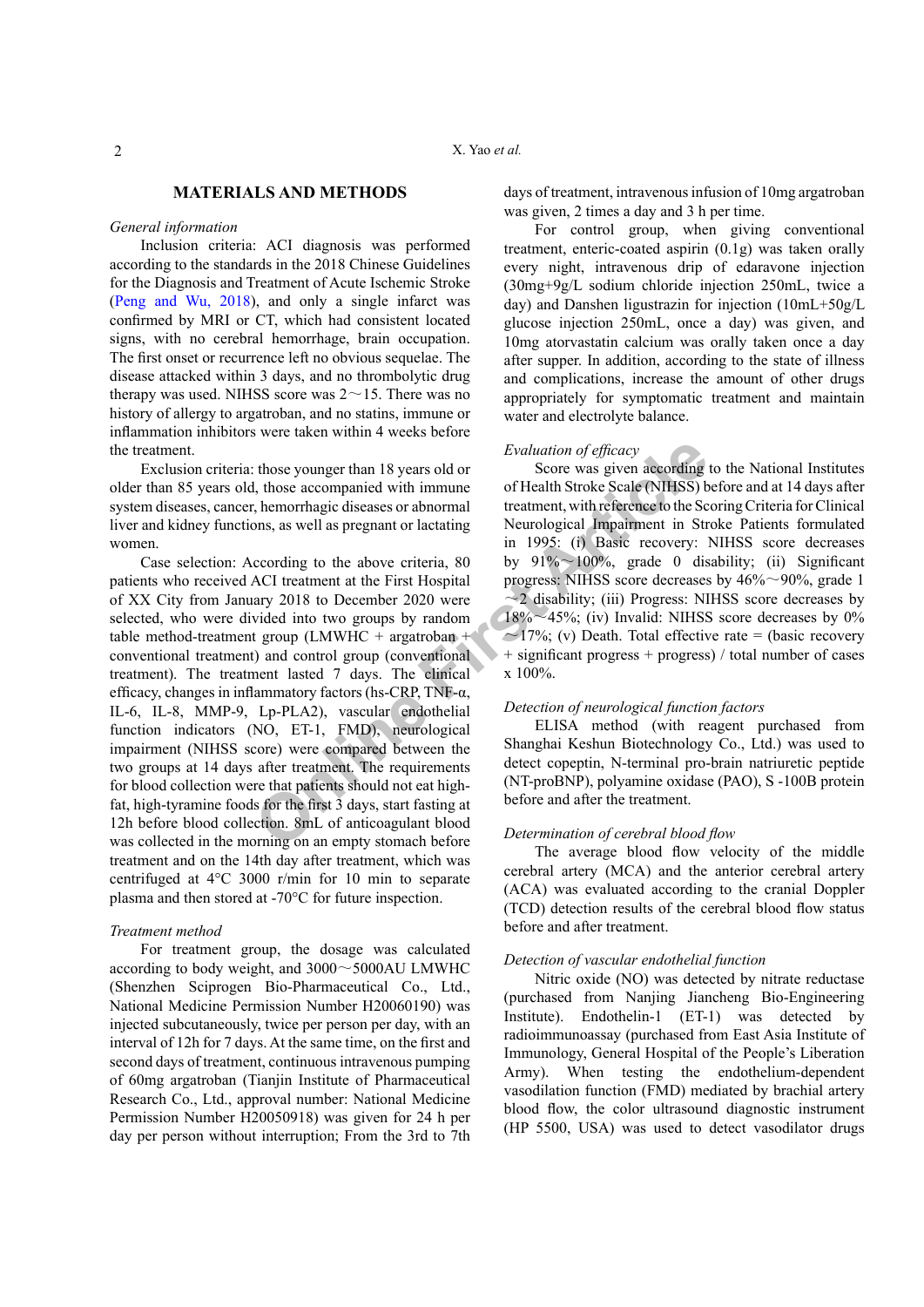discontinued 12 h ago. The patient needs to lie supine 10 min before measurement of basic diameter of the brachial artery  $(d_0)$ ; when measuring the inner diameter of reactive hyperemia induced brachial artery  $(d_1)$ , place the sphygmomanometer in the cuff on the distal end of the target artery, inflate and pressurize to 300mmHg, deflate at 4min, and read the result between  $60 \sim 90$ s. FMD calculation formula:  $(d_1, d_0)/d_0 \ge 100\%$ .

#### *Inflammatory factor detection*

High-sensitivity C-reactive protein (hs-CRP), interleukin-6 (IL-6), IL-8, tumor necrosis factor (TNF-a), matrix metalloproteinase (MMP-9) and lipoproteinassociated phospholipid A2 (Lp-PLA2) in the collected plasma samples were detected, respectively. The ELISA kit was purchased from Shenzhen Xinbosheng Biological Technology Co., Ltd. The BIO-RAD microplate reader was of Model 680.

### *Statistical analysis*

SPS S16.0 statistical analysis software was used to compare the data of each group. When the measurement data conformed to normal distribution,  $(\bar{x} \pm s)$  was used for  $\chi^2$  test; when the measurement data were not normally distributed, the median and inter-quartile range was compared. The difference was statistically significant when *P*<0.05.

## **RESULTS**

There was no statistically significant difference in comparison of age, gender, underlying disease (hypertension, diabetes), and cerebral infarction site between the groups  $(P>0.05)$  (Table I).

## **Table I.- Comparison of the 2 groups of patients with acute cerebral infarction.**

| <b>Project indicators</b>                 | $(n=40)$       | Control group Treatment group<br>$(n=40)$ |  |
|-------------------------------------------|----------------|-------------------------------------------|--|
| Age $(\overline{x} \pm s, \text{ years})$ | $63.6 \pm 3.6$ | $63.9 \pm 3.8$                            |  |
| Gender (male/female, n/n)                 | 20/20          | 21/19                                     |  |
| Infarction site                           |                |                                           |  |
| Anterior circulation                      | 29             | 27                                        |  |
| Posterior circulation                     | 11             | 13                                        |  |
| Hypertension                              | 31             | 33                                        |  |
| <b>Diabetes</b>                           | 20             | 18                                        |  |

[Table II](#page-2-0) shows the effect of LMWHC and argatroban on score on neurological deficit (NIHSS), cerebral blood flow (MCA, ACA), neurological function indicators (copeptin, NT-proBNP, PAO, S-100B ET-1), vascular endothelial function (NO, ET-1, FMD) and <span id="page-2-0"></span>**Table II.- Effect of low molecular weight heparincalcium and argatroban on NIHSS, cerebral blood flow (MCA, ACA), neurological function indicators (copeptin, NT-proBNP, PAO, S-100B ET-1), vascular endothelial function (NO, ET-1, FMD) and inflammatory factors (hs-CRP, TNF-α, IL-6, MMP-9, LP-PLA2) of the two groups of patients before and after treatment.**

| tection                                                                                                                                                          |                |                                      |                                         | <b>Project indicators</b>            |                          | <b>Treatment</b>    |  |  |  |
|------------------------------------------------------------------------------------------------------------------------------------------------------------------|----------------|--------------------------------------|-----------------------------------------|--------------------------------------|--------------------------|---------------------|--|--|--|
| C-reactive<br>protein<br>$(hs-CRP)$ ,                                                                                                                            |                |                                      |                                         |                                      | Control<br>$group(n=40)$ | $group(n=40)$       |  |  |  |
|                                                                                                                                                                  |                | -8, tumor necrosis factor (TNF-a),   | Score of neurological deficit           |                                      |                          |                     |  |  |  |
|                                                                                                                                                                  |                | ase (MMP-9) and lipoprotein-         | <b>NIHSS</b>                            | Before treatment                     | $14.0 \pm 2.1$           | $13.5 \pm 2.2^*$    |  |  |  |
| d A2 (Lp-PLA2) in the collected                                                                                                                                  |                |                                      | $(\overline{x} \pm s)$                  | After treatment                      | $8.7 \pm 2.2$            | $6.1 \pm 1.4***$    |  |  |  |
| detected, respectively. The ELISA                                                                                                                                |                | Effective rate                       |                                         | 80.32                                | 97.01***                 |                     |  |  |  |
|                                                                                                                                                                  |                |                                      |                                         | <b>Cerebral blood flow</b>           |                          |                     |  |  |  |
| 1 Shenzhen Xinbosheng Biological<br>The BIO-RAD microplate reader                                                                                                |                | <b>MCA</b>                           | Before treatment                        | $42.0 + 4.1$                         | $41.7 \pm 5.2$           |                     |  |  |  |
|                                                                                                                                                                  |                | $(cm•s-1)$                           | After treatment                         | $47.8 \pm 5.5$                       | 53.9±5.4***              |                     |  |  |  |
|                                                                                                                                                                  |                |                                      | <b>ACA</b>                              | <b>Before</b> treatment              | $34.3 \pm 5.0$           | $34.5 \pm 3.3$      |  |  |  |
|                                                                                                                                                                  |                |                                      | $(cm·s-1)$                              | After treatment                      | $40.6 \pm 4.1$           | $51.4 \pm 4.7***$   |  |  |  |
| ical analysis software was used to<br>ach group. When the measurement<br>rmal distribution, $(\overline{x} \pm s)$ was used<br>easurement data were not normally |                |                                      | <b>Neurological function indicators</b> |                                      |                          |                     |  |  |  |
|                                                                                                                                                                  |                |                                      | Copeptin                                | Before treatment                     | $5.3 \pm 0.6$            | $5.5 \pm 0.7$       |  |  |  |
|                                                                                                                                                                  |                |                                      | $(pmol-1)$                              | After treatment                      | $4.3 \pm 0.5$            | $2.2 \pm 0.3***$    |  |  |  |
|                                                                                                                                                                  |                |                                      | NT-proBNP                               | Before treatment                     | $221.4 \pm 31.7$         | 226.9 ± 34.5        |  |  |  |
|                                                                                                                                                                  |                |                                      | $(pmol-1)$                              | After treatment                      | 199.4±24.7               | $107.6 \pm 14.4***$ |  |  |  |
| an and inter-quartile range was<br>ence was statistically significant                                                                                            |                | PAO                                  | Before treatment                        | $9.6 \pm 1.0$                        | $9.9 \pm 1.2$            |                     |  |  |  |
|                                                                                                                                                                  |                | $(U•L-1)$                            | After treatment                         | $8.1 \pm 0.9$                        | $3.9 \pm 0.5***$         |                     |  |  |  |
|                                                                                                                                                                  |                |                                      |                                         | S-100B ET-1 Before treatment         | $2.2 \pm 0.3$            | $2.4 \pm 0.3$       |  |  |  |
| <b>RESULTS</b>                                                                                                                                                   |                | $(\mu g \cdot L^{-1})$               | After treatment                         | $1.2 \pm 0.2$                        | $0.9 \pm 0.1$ *          |                     |  |  |  |
|                                                                                                                                                                  |                |                                      |                                         | <b>Vascular endothelial function</b> |                          |                     |  |  |  |
| statistically significant difference<br>ge, gender, underlying disease<br>es), and cerebral infarction site<br>$(0.05)$ (Table I).                               |                |                                      | NO.                                     | Before treatment                     | $49.2 \pm 14.1$          | $48.7 \pm 13.2$     |  |  |  |
|                                                                                                                                                                  |                |                                      | $(\mu mol \cdot L^{-1})$                | After treatment                      | $50.7 \pm 12.5$          | $63.1 \pm 11.4***$  |  |  |  |
|                                                                                                                                                                  |                |                                      | $ET-1$                                  | Before treatment                     | 79.0±12.8                | 77.9 ± 12.2         |  |  |  |
|                                                                                                                                                                  |                |                                      | $(ng\bullet L^{-1})$                    | After treatment                      | $78.3 \pm 12.2$          | $69.3 \pm 12.7***$  |  |  |  |
|                                                                                                                                                                  |                |                                      | <b>FMD</b>                              | Before treatment                     | $8.3 \pm 1.0$            | $8.5 \pm 1.3$       |  |  |  |
|                                                                                                                                                                  |                | of the 2 groups of patients with     | $(\%)$                                  | After treatment                      | $8.6 \pm 1.1$            | $11.4 \pm 1.7***$   |  |  |  |
| ion.                                                                                                                                                             |                |                                      | <b>Inflammatory factors</b>             |                                      |                          |                     |  |  |  |
|                                                                                                                                                                  |                |                                      | hs-CRP                                  | Before treatment                     | $7.2 \pm 2.1$            | $6.7 \pm 1.2$       |  |  |  |
|                                                                                                                                                                  |                | <b>Control group Treatment group</b> | $(m•L-1)$                               | After treatment                      | $6.0 \pm 1.8$            | $4.1 \pm 1.4^*$     |  |  |  |
|                                                                                                                                                                  | $(n=40)$       | $(n=40)$                             | TNF- $\alpha$                           | Before treatment                     | $4.8 \pm 1.7$            | $4.9 \pm 1.5$       |  |  |  |
|                                                                                                                                                                  | $63.6 \pm 3.6$ | $63.9 \pm 3.8$                       | $(\mu g \cdot L^{-1})$                  | After treatment                      | $3.3 \pm 1.2$            | $2.3 \pm 0.7^*$     |  |  |  |
| 1)                                                                                                                                                               | 20/20          | 21/19                                | $IL-6$                                  | Before treatment                     | $38.9 \pm 8.0$           | $38.5 \pm 8.3$      |  |  |  |
|                                                                                                                                                                  |                |                                      | $(ng\bullet L^{-1})$                    | After treatment                      | $18.6 \pm 5.1$           | $11.1 \pm 4.7***$   |  |  |  |
|                                                                                                                                                                  | 29             | 27                                   | $IL-8$                                  | Before treatment                     | $39.0 \pm 8.1$           | 39.2±7.9            |  |  |  |
|                                                                                                                                                                  | 11             | 13                                   | $(ng\bullet L^{-1})$                    | After treatment                      | $19.1 \pm 6.4$           | $12.0 \pm 4.1***$   |  |  |  |
|                                                                                                                                                                  | 31             | 33                                   | MMP-9                                   | Before treatment                     | 334.5 ± 35.2             | 323.6±33.9*         |  |  |  |
|                                                                                                                                                                  | 20             | 18                                   | $(\mu g \cdot L^{-1})$                  | After treatment                      | 151.4±29.8               | $105.6 \pm 17.7***$ |  |  |  |
|                                                                                                                                                                  |                |                                      | Lp-PLA2                                 | Before treatment                     | $17.2 \pm 6.3$           | $16.3 \pm 5.5$      |  |  |  |
|                                                                                                                                                                  |                | the effect of LMWHC and              | $(pg\cdot mL^{-1})$                     | After treatment                      | $12.0 \pm 2.6$           | $5.5 \pm 1.0***$    |  |  |  |

inflammatory factors (hs-CRP, TNF-α, IL-6, MMP-9, LP-PLA2) of the two groups of patients before and after treatment. All parameters in both the control and treatment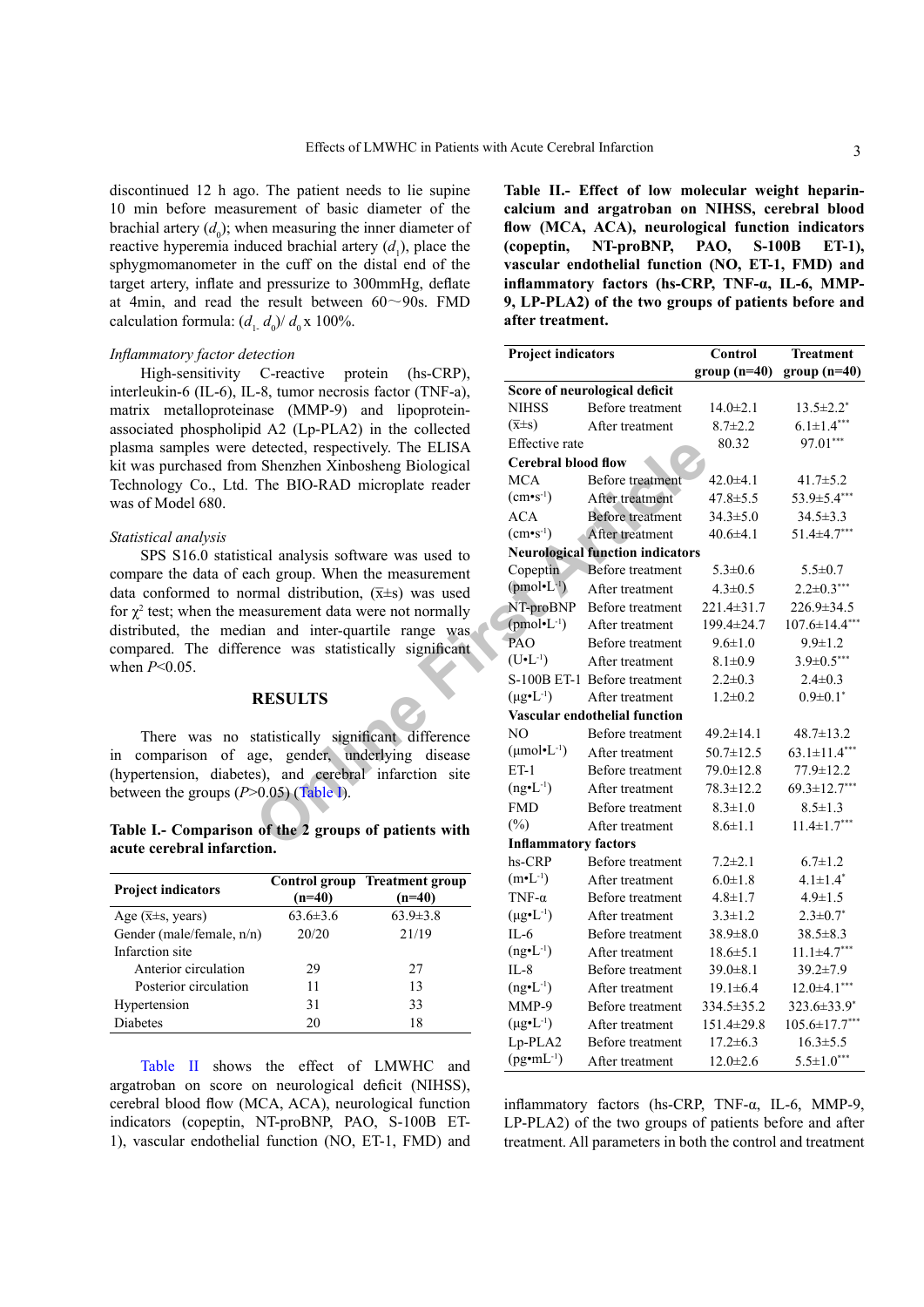groups showed insignificant differences between the two groups. After treatment with LMWHC+argatroban, all these parameters show statistically significant differences.

The NIHSS of the treatment group, on the 14th day after treatment shows statistically significant difference between the groups ( $P<0.05$ ). The total effective rate was 97.01% in the treatment group after treatment compared to 80.32% in the control group, showing significant difference (P<0.05).

The cerebral blood flow indicators (MCA, ACA) and NO and FMD as vascular endothelial function shows significant increase after treatment with LMWHC and argatroban. On the other hand all neurological indicators (copeptin, NT-proBNP, PAO, S-100B ET-1), ET-1 as endothelial function and all inflammatory factors showed significant decrease after treatment with LMWHC and argatroban.

## **DISCUSSION**

deall inflammatory factors showed<br>
then argatroban is used to tre<br>
frer treatment with LMWHC and<br>
inflammatory response can be signatient's never function is improved the<br>
inflammatory response can be signated to the condu Currently, anticoagulant and antiplatelet aggregation drugs are common clinical drugs for infarction treatment, such as low-molecular-weight heparin, which has the characteristics of long biological half-life, low bleeding risk, and good safety. It does not affect vascular permeability when it exists in the form of calcium salt, and can play a role in improving cerebral hemodynamics and producing antithrombotic effects, but it is not ideal for the treatment of progressive cerebral infarction when used alone, so its combined use with other anticoagulant drugs in clinical application is currently the main treatment strategy (Arahata and Asakura, 2018; Zhu et al., 2018). According to literature reports, low-molecular-weight heparin calcium combined with urokinase can effectively produce antithrombotic, anticoagulant effects and improve whole blood viscosity, thus significantly improving the overall efficacy of cerebral infarction ([Huang and Pan,](#page-4-4) [2012\)](#page-4-4); when vinpocetine is combined with LMWHC for the treatment of senile chronic cerebral circulatory insufficiency, clinical symptoms can be significantly improved, blood rheology and viscosity indicators have improved significantly without any negative effects (Fatima *et al*[., 2020\)](#page-4-5). LMWH therapy combined with clopidogrel hydrogen sulfate has significant effect in treating progressive cerebral infarction, which produces better effect than use of LMWH alone and significantly improves the patient's cerebral hemodynamics. Moreover, the risk of adverse reactions has not increased ([Arahata](#page-4-6) [and Asakura, 2018](#page-4-6)).

Argatroban is used as a thrombin inhibitor (with molecular weight 527Da), which can reversibly bind to the active site of thrombin. After binding, it can

inactivate thrombin to alleviate the patient's circulating hypercoagulable state and avoid the formation of secondary embolism. It is highly selective and does not require aid of antithrombin to produce anticoagulant effect ([Yi-Cui](#page-5-3) *et al*[., 2015](#page-5-3); [Mohamed and Coombe, 2017\)](#page-4-7). Argatroban has good safety in clinical use. The therapeutic dose does not interfere with platelet function, nor will it cause bleeding. At the same time, it is not immunogenic and does not have cross immunoreaction with heparin-induced antibodies. The metabolic pathway of argatroban is liver, so those with renal insufficiency do not need to reduce the dosage. Moreover, with short half-life and fast onset, it can regulate vascular endothelial cell function and reduce inflammation ([Ishibashi](#page-4-8) *et al*., 2013). According to literature reports, when argatroban is used to treat ACI, the damage to vascular endothelial function can be reduced and the inflammatory response can be significantly reduced, so the patient's nerve function is improved, showing significantly improved therapeutic effect (Xu *et al*[., 2017](#page-5-4)). In addition, edaravone combined with argatroban for the treatment of ACI can also significantly improve the patient's nerve function and body hypercoagulability by reducing the level of inflammatory factors ([Huang](#page-4-0) *et al*., 2021).

The thrombus formed by fibrin contains a lot of thrombin, which will be released when the thrombus is dissolved, thereby causing reformation of the thrombus. LMWHC has a molecular weight 10 times bigger than that of argatroban, and it cannot exert antagonistic effect on bound thrombin. However, because of its small molecular weight, argatroban can inactivate thrombin inside the thrombus, thus producing good thrombolytic effect (Denorme *et al*., 2016). By contrast, LMWHC also has its own advantages, such as longer half-life, anticoagulation and fibrinolytic effects. Related studies have reported that LMWHC, argatroban produce unobvious clinical efficacy in the treatment of acute cerebral infarction. Therefore, this study clinically combines LMWHC and argatroban for the first time, and has achieved ideal treatment effect [\(Hirsh and Raschke, 2004](#page-4-10); [Zhang](#page-5-2) *et al*., 2020).

This study compares the clinical efficacy (NIHSS score) of acute cerebral infarction, TCD cerebral blood flow, serum neurological function indicators (copeptin, NT-proBNP, PAO, S-100B), changes in inflammatory factors (hs-CRP, TNF- $\alpha$ , IL-6, IL-8, MMP-9, Lp-PLA2) and vascular endothelial function indicators (NO, ET-1, FMD) between combined medication and conventional therapy. The results indicate that on the 14th day after treatment, the treatment group has significantly higher total effective rate than the control group, showing significant differences in vascular endothelial function, inflammatory factor levels, serum neurological function indicators and NIHSS between the two groups (*P*<0.05). Moreover, no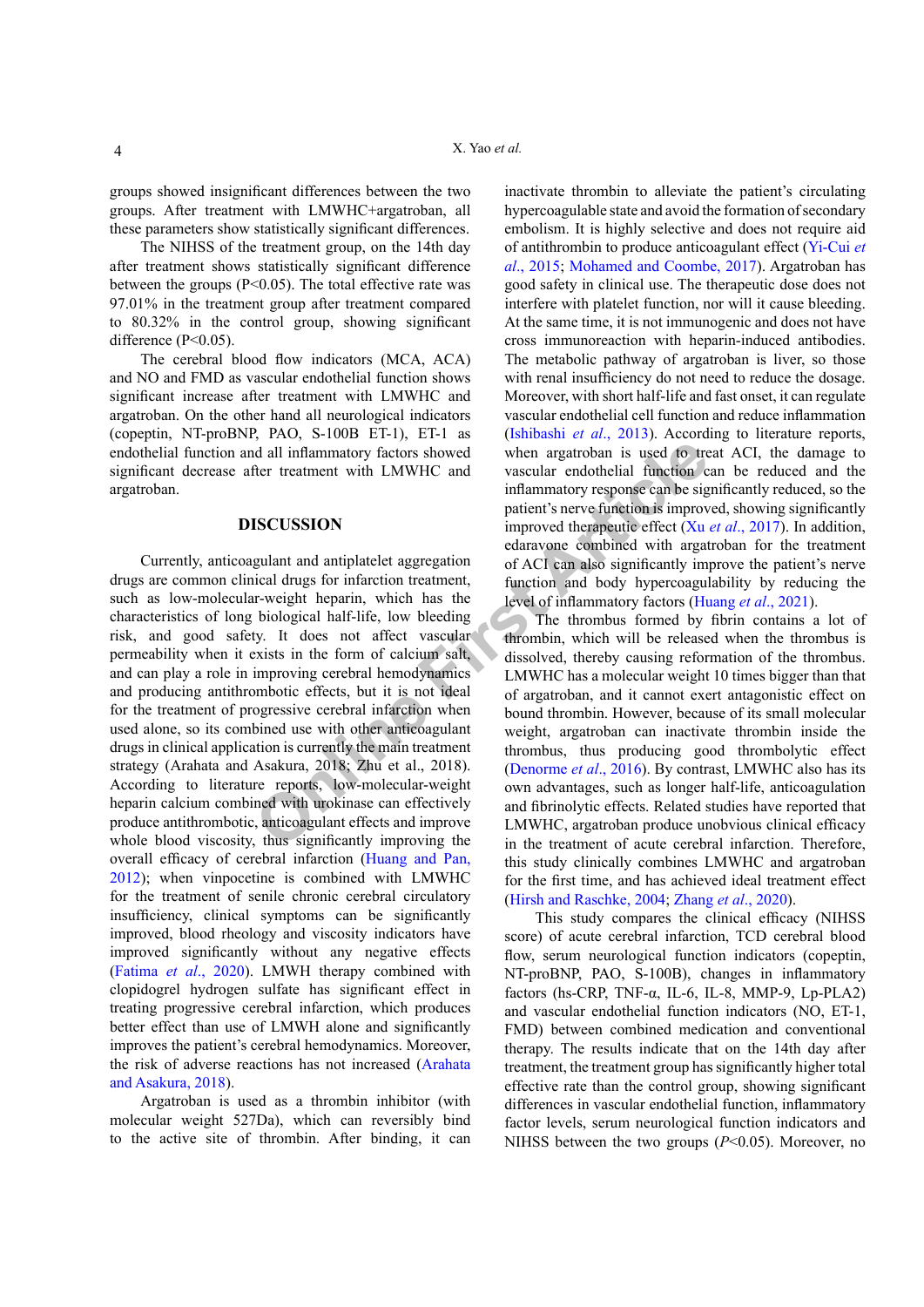clinical adverse reactions associated with argatroban and LMWHC was found during treatment (Yang *et al*[., 2020\)](#page-5-5).

The above indicato[r](#page-4-11)s features<br>
Online of the above indicators features<br>
State and Gao, N.S., Guo, X.Y., Cheng,<br>
State presentativeness, which can<br>
the results of this study indicate that<br>
the results of this study indicate The indicators tested in this study, such as MCA and ACA, can reflect blood supply condition of brain tissue. If the value decreases, it indicates ischemia and hypoxia of brain tissue in the infarct area, suggesting severe brain function damage. Concentration of copeptin, NT-proBNP, PAO and S-100B in serum reflects the functional status of brain tissue, which is also a common clinical evaluation item. Vascular endothelial function damage and inflammation will promote the occurrence of ACI. Where, NO, ET-1 and FMD are typical endothelial function indicators, hs-CRP, TNF-α, IL-6, IL-8, MMP-9 and Lp-PLA2 are the most reported inflammatory markers in clinic. The detection of the above indicators features simple sampling and strong representativeness, which can clarify the basic intervention mechanism of therapeutic drugs on ACI patients. ACI patients mainly manifest neurological damage. The results of this study indicate that the combined application of LMWHC and argatroban not only plays an anticoagulant role in treatment, but also can significantly improve vascular endothelial function and antagonize the inflammatory response, thereby restoring the patient's neurological function (Wu *et al*., 2020; Gao *et al*[., 2018\)](#page-4-11).

To conclude, the combination of LMWHC and argatroban for clinical treatment of ACI can improve patients' condition in overall and protect patients' brain tissue function, which means practical significance for improving surgical treatment effect and reducing postoperative complications in clinical application (Gao *et al*[., 2019](#page-4-12)).

# **ACKNOWLEDGEMENT**

The research is supported by Top-100 Talent Cultivation Plan of Shanghai University of Medicine and Health Sciences (B1-0200-19-311006-20).

## *Statement of conflict of interest*

The authors have declared no conflict of interests.

## <span id="page-4-7"></span><span id="page-4-3"></span><span id="page-4-1"></span>**REFERENCES**

- <span id="page-4-6"></span>Arahata, M. and Asakura, H., 2018. Antithrombotic therapies for elderly patients: Handling problems originating from their comorbidities. *Clin. Intervent. Aging,* **13**: 1675. [https://doi.org/10.2147/](https://doi.org/10.2147/CIA.S174896) [CIA.S174896](https://doi.org/10.2147/CIA.S174896)
- <span id="page-4-2"></span>Chen, L., Cao, S. and Yang, J., 2018. Argatroban plus aspirin versus aspirin in acute ischemic stroke. *Neurol. Res.,* **40**: 862-867. [https://doi.org/10.1080](https://doi.org/10.1080/01616412.2018.1495882)

## [/01616412.2018.1495882](https://doi.org/10.1080/01616412.2018.1495882)

- <span id="page-4-9"></span>Denorme, F., Wyseure, T., Peeters, M., Vandeputte, N., Gils, A., Deckmyn, H., Vanhoorelbeke, K., Declerck, P.J. and De Meyer, S.F., 2016. Inhibition of thrombin-activatable fibrinolysis inhibitor and plasminogen activator inhibitor-1 reduces ischemic brain damage in mice. *Stroke,* **47**: 2419-2422. <https://doi.org/10.1161/STROKEAHA.116.014091>
- <span id="page-4-5"></span>Fatima, S., Quadri, S.N., Parveen, S., Beg, S., Barkat, M.A., Samim, M., Abdin, M. and Ahmad, F.J., 2020. Nanomedicinal strategies as emerging therapeutic avenues for the management of cerebral ischemia. *CNS Neurol. Disord. Drug Targets*, **20**: 125-144. [https://doi.org/10.2174/18715273196662](https://doi.org/10.2174/1871527319666201102100330) 01102100330
- <span id="page-4-12"></span>Gao, N.S., Guo, X.Y., Cheng, B.Z., Zhang, Y.N., Wei, Z.Y. and Hou, H., 2019. Elastic wave modulation in hollow metamaterial beam with acoustic black hole. *IEEE Access,* **7**: 124141-124146. [https://doi.](https://doi.org/10.1109/ACCESS.2019.2938250) [org/10.1109/ACCESS.2019.2938250](https://doi.org/10.1109/ACCESS.2019.2938250)
- <span id="page-4-11"></span>Gao, N., Cheng, B., Hou, H. and Zhang, R., 2018. Mesophase pitch based carbon foams as sound absorbers. *Materials Lett.,* **212**: 243-246. [https://](https://doi.org/10.1016/j.matlet.2017.10.074) [doi.org/10.1016/j.matlet.2017.10.074](https://doi.org/10.1016/j.matlet.2017.10.074)
- <span id="page-4-10"></span><span id="page-4-8"></span><span id="page-4-4"></span><span id="page-4-0"></span>Hirsh, J. and Raschke, R., 2004. Heparin and lowmolecular-weight heparin: The seventh ACCP conference on antithrombotic and thrombolytic therapy. *Chest,* **126**: 188S-203S. [https://doi.](https://doi.org/10.1378/chest.126.3_suppl.188S) [org/10.1378/chest.126.3\\_suppl.188S](https://doi.org/10.1378/chest.126.3_suppl.188S)
	- Huang, P., He, X.Y. and Xu, M., 2021. Effect of argatroban injection on clinical efficacy in patients with acute cerebral infarction: Preliminary findings. *Eur. Neurol.,* **84**: 38-42. [https://doi.](https://doi.org/10.1159/000512813) org/10.1159/000512813
	- Huang, Y. and Pan, X.F., 2012. Effects of low molecular weight heparin combining with urokinase on acute myocardial infarction. *J. Hainan med. Univ.,* **18**: 1073-1075?
	- Ishibashi, H., Koide, M., Obara, S., Kumasaka, Y. and Tamura, K., 2013. High-dose argatroban therapy for stroke: novel treatment for delayed treatment and the recanalization mechanism. *J. Stroke Cerebrovasc. Dis.,* **22**: 656-660. [https://doi.](https://doi.org/10.1016/j.jstrokecerebrovasdis.2012.03.009) [org/10.1016/j.jstrokecerebrovasdis.2012.03.009](https://doi.org/10.1016/j.jstrokecerebrovasdis.2012.03.009)
	- Mohamed, S. and Coombe, D.R., 2017. Heparin mimetics: Their therapeutic potential. *Pharmaceuticals,* **10**: 78. [https://doi.org/10.3390/](https://doi.org/10.3390/ph10040078) [ph10040078](https://doi.org/10.3390/ph10040078)
	- Peng, B. and Wu, B., 2018. Chinese guidelines for diagnosis and treatment of acute ischemic stroke 2018. *Chinese J. Neurol.,* **51**: 666-682.
	- Qiu, M., Huang, S., Luo, C., Wu, Z., Liang, B., Huang,